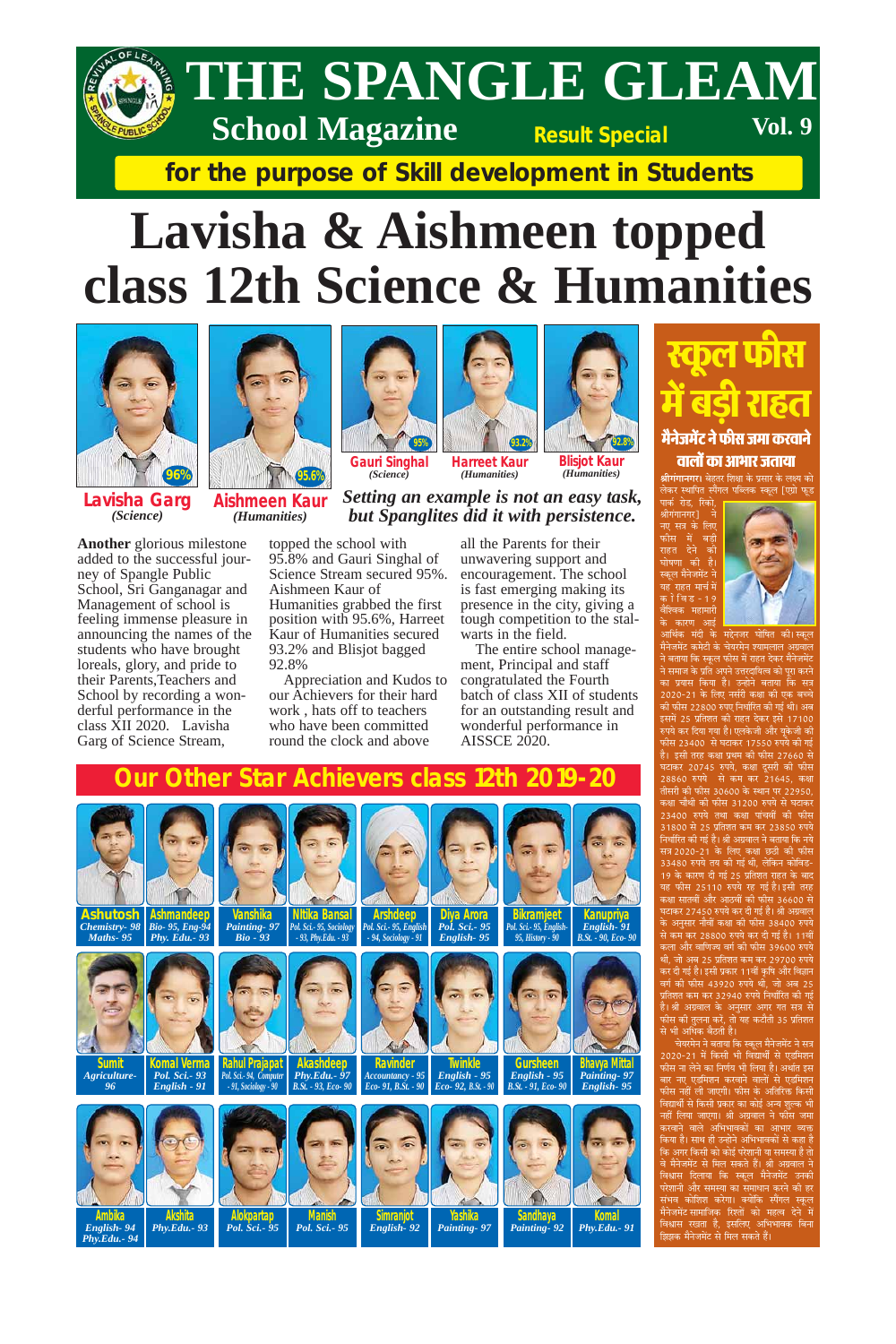### **Result Special**



- ❍ Sprawling, Pollution free peaceful campus on the outskirts of Sri Ganganagar
- ❍ Two Kindergarten branches (Spangle Kids and Spangle Wonders) in the heart of the city
- ❍ Air-conditioned spacious class rooms
- ❍ RO Water Facility
- ❍ Well equipped Language, Computer, Physics, Biology, Chemistry, Social Science, Mathematics Laboratories
- ❍ Online Classes by exceptionally talented and dedicated academic team
- ❍ Focus on Children's holistic development
- O A safe and secure learning environment, with focus on student wellbeing
- ❍ Individualized attention to each child to cater to their diverse learning needs
- ❍ Various indoor and outdoor sports facilities including a state of the art Cricket Academy, Badminton Court,

O Our Students have brought Laurels to school by winning many sporting events at the District, State, National and International



Lawn Tennis Court,Volleyball Court , Roll Ball Skating Court, Kho-Kho Court, Martial Art Training Space, Skating Rink, Long Jump Pit, Handball Court, Table Tennis, Chess along with well qualified team of coaches and safety measures

level.

**Josephine Darshan PGT Sociology**

- ❍ Gym & Fitness Room
- ❍ Music(vocal & instrumental)Art & Dance Studios
- ❍ Well equipped library with an extensive range of references books, newspapers, comics, current affairs magazines, and periodicals
- ❍ Print and Electronic media (Spangle Gleam the school magazine and Spangle Talk

Show)

- ❍ Public Speaking and Personality Enhancement Classes
- ❍ Counseling Seminars for Parents & Students ❍ Collaborative Environment (Science, English, Social Science & Maths Exhibitions, Special Assemblies, Festival Celebrations, Student Council, Class Representatives, House System, Sports Week, etc.)
- ❍ Perfect Teacher Student Ratio
- ❍ Olympiads
- ❍ Safe and Secure Environment, Staggered Transport, Female Attendant in Buses, GPS enabled Transport
- O CCTV Campus
- ❍ Trips and Excursions

## **WHAT MAKES SPANGLE TRULY DISTINCTIVE**

### **Be a part of Spangle family , Grab the opportunity, enroll your name with us and feel the difference.**

# **(July-IInd)**

## **Learn from the Expert Faculty**







**CA Gautam Bansal Academic Director**

**Parul Ahuja PGT Economics**



**Manpreet Kaur PGT B.St. Arun Sharma PGT Biology**





**PGT Agriculture**



**Sourabh Sidana PGT Maths Ritesh Wadhwa**



**Geeta Verma PGT English**



**Shiv Chhabra PGT Computer Science** **Umashankar Devrath PGT Physical Edu.**

**Rajni Bajaj PGT Fine Arts**

**Harpreet Kaur Chahal TGT English**



**TGT S.St.**



**Aditya Kalra TGT Maths**





**TGT Science**

**Kirti Setiya TGT Hindi**

Nothing can replace a good teacher because a teacher affects eternity. Spangle Public School provides **Exceptionally** Talented, Experienced, Dedicated and the Best faculty. Carry the hallmark of success & learn from the Experts.

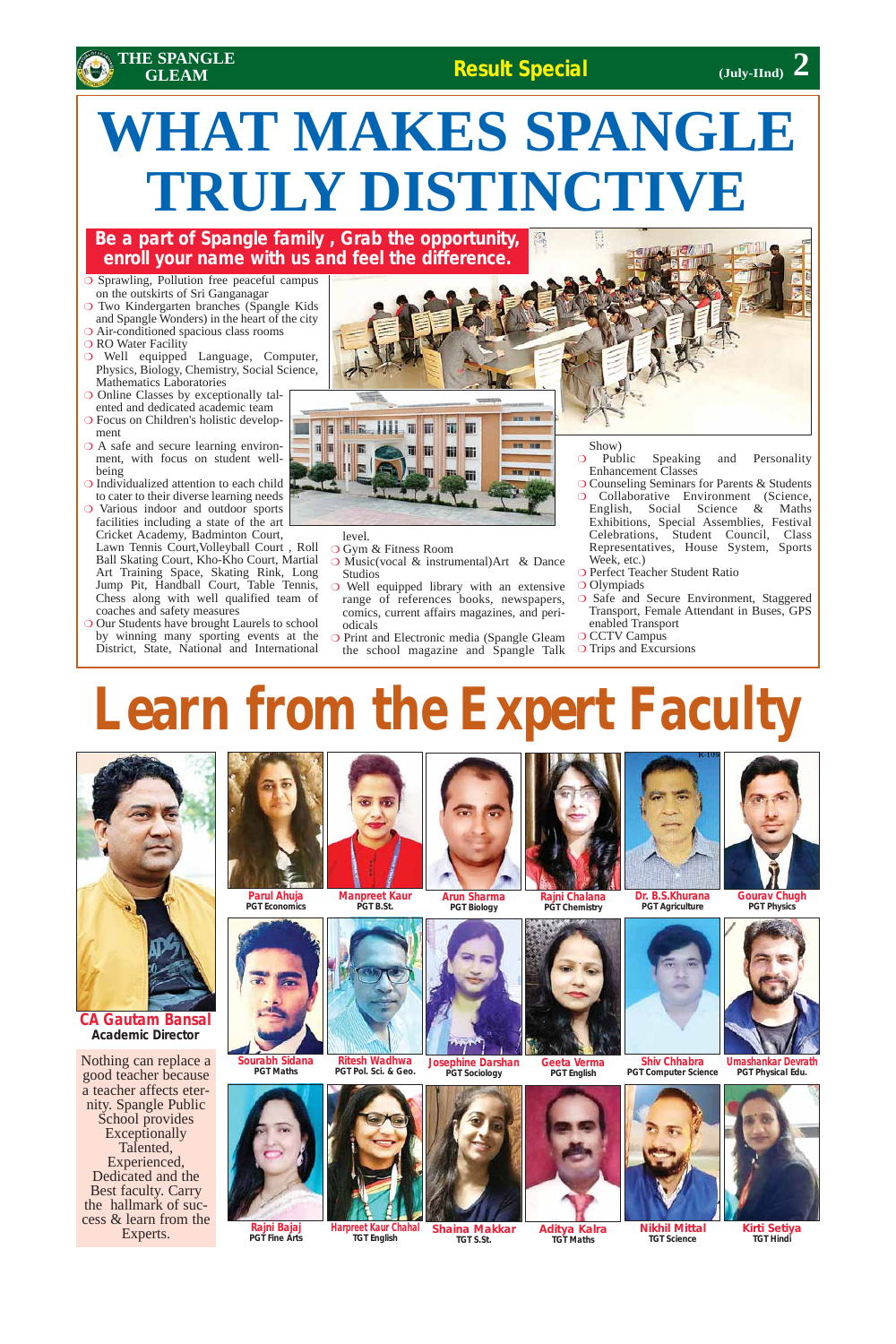

### Teachers strengthened my academic result

I would like to extend thanks from the bottom of my heart for the

teachers of spangle who guided me a lot and showed me the right path for success. My teachers not only strengthened my academic result but also motivated me for co-curricular



activities they helped me whenever I needed their help.

Here the administration is also very nice my teachers not only scolded me for my mistakes but also appreciated me for my victories. After coming to spangle I got to know about new things and after passing out my class X with flying colours I have gained lots of knowledge & confidence. I really appreciate the teaching style of my teachers . Not only teachers but my parents also played an important role in my success, they provided me with all the facilities, extra knowledge and spent their precious time for my growth. I used to study 6-7 hours daily to achieve my goal. I want to be an IITian in future.

I wanted to tell my teachers how much they are appreciated for the help and encouragement they gave me and of course to each one of my class-

Lastly thanks to all my teachers and parents for keeping faith in me and giving me an opportunity to shine like a star My teachers gave me a moto "that dreams dont work unless you do", that was my motivation.

#### **Akshit Garg ( CBSE X result 2020 91%)** I rocked because of my teachers' encouragement

mates. I feel grateful that I had them as my teachers. With their mentoring and motivation I had been able to do my best in my board exams. Their advice and belief in me had really pushed me



forward & gave me the confidence that I needed.

Also a huge thanks to my parents Family. who motivated me and gave me strength, positivity & encouragement that I needed.

With such positive attitude, I made the people proud who taught me. I followed my timetable to score good in board exams. I used to study 5-6 hours daily.

**Vinishkha Choudhary (CBSE Class X result 93.6%)** Hardwork is the key to success

I'm totally chuffed with my cbse 12th result . I would like to acknowledge every teacher who helped me to

achieve these results . Without their guidance it would not be possible . Also I really want to thank my parents for always supporting me and telling me that I can achieve anything I put my

mind to . So, for my juniors I would advice every student to believe themselves and of course hardwork is the key to success. I studied eight hours everyday and prioritized time for difficult subjects . I aspire to become an independent and successful woman .

**Harreet Kaur (CBSE Class XII result 93.2% Humanities)** I found a hero in my teachers

Thanks wouldn't be enough for the unconditional love, care and support I received from management and teachers throughout the year . The school might have found only a teacher in these mentors , but i

found a hero in each one of them who made me achieve 92.8% in my boards . I have always been amazed at the insights my mentors brought to the text that might have never

crossed my mind . I will always cherish my days , spent in Spangle. My teachers have helped me cultivate my dreams . I want to be a Majistrate in future. A big thanks to Spangle

**Blisjot kaur (CBSE Class XII result 92.8% Humanities)** Teachers helped me to do my best

It's a big day for me as I have got an opportunity to thank my teachers for

what they did for me. They used to admire me for my progress and encouraged me when I got low. I want to say that the belief that shown by my teachers in me helped me to do

my best in my board exams. I also want to thank my parents and friends for their constant support. I want to give some golden tips to my juniors that will work wonders to their preparation. Students should be organized from day one of the board preparation. They should be careful

with their weak areas as every subject is different, so they should learn accordingly.

Once again, a big thanks to everyone especially the teachers who worked hard for us . I will always be grateful to them for their support and kindness.

Thank you so much for all that my Teachers have done.

Teachers like them are one in a million!!

**Aishwarya Nagpal (CBSE Class X 91.4%)** Parents showed belief in me

It's a great privilege for me to share my class 12th experience with u all..

Firstly, I am very grateful to the school administration that provided me with the best and experienced faculty, which is the reason for my good percentage in Class XII

result .The school

faculty is really very supportive and cooperative... All the students must follow the guidance of all the teachers , they help us a lot. I could never imagine pulling myself up to the ladder if my teachers weren't there. I would like to share that my parents never pressurised me, even they supported me from the depth of their heart. They showed believe in me and gave me perfect guidance which helped me a lot. I would like to suggest some tips for my juniors that they should prepare their schedule from the very first day of their session by keeping all the subjects in their mind.Never ignore any of the subject. The another key to success is the TEST SERIES. These really really helped me a lot.. Never ever miss any test and prepare well to achieve your goal. These tests will help you to frame your answers putting a great impression on examiner.

Do everything with a sound mind. Give your best and else believe in GOD..All the best.

**Aishmeen Kaur Class XII result 95.6% ( Humanities)**

### I was provided with the best teachers

I'm very thankful and grateful to all who were there with me during my

class 12th. I feel immense pleasure and luck to achieve something I desired.

This would not have been possible without my teachers who worked really hard by each pass-

ing day. Also the management who provided me such great teachers, and major role played by my parents. My dad, who keept pushing me to do better and my mother, who appreciated and made me visualize greater dreams. I was provided with the best teachers who knew when to act as teacher, advisor, friends and what not. But these blessing are worthless if you don't do any hard work by yourself . I used to study minimum 6 hours a day and during exams could not see anything other than my books.

Thank you the Management of Spangle Public School for giving me the best teachers. Thank you!!

**Gauri Singhal (CBSE Class XII 95%)**



## **Spanglites Gratefully share their experience**

### **Result Special**

## **Spanglites in Print Media**

| स्वगत्न पाहितक सहस्त, क्षीममानमर                                                                                                                                                                                                                                                                        |                                                                                                                                                                                                                                                                                      |                                                                                                                                                                                                                                     | स्पेगल पब्लिक स्कूल, श्रीगंगानगर 12वीं वाणिज्य के टॉपर                                                                                                                                                                                                                                                                                  |                                                                                                                                                                                                                                                                                                                                            |                                                                                                                                                                                                                                                                                                                                                                      | स्पेगल पब्लिक स्कूल में सजल बन्ना रही टॉप                                                                                                                                                                                                                                                                                                                                                                                                                                                                                                       |
|---------------------------------------------------------------------------------------------------------------------------------------------------------------------------------------------------------------------------------------------------------------------------------------------------------|--------------------------------------------------------------------------------------------------------------------------------------------------------------------------------------------------------------------------------------------------------------------------------------|-------------------------------------------------------------------------------------------------------------------------------------------------------------------------------------------------------------------------------------|-----------------------------------------------------------------------------------------------------------------------------------------------------------------------------------------------------------------------------------------------------------------------------------------------------------------------------------------|--------------------------------------------------------------------------------------------------------------------------------------------------------------------------------------------------------------------------------------------------------------------------------------------------------------------------------------------|----------------------------------------------------------------------------------------------------------------------------------------------------------------------------------------------------------------------------------------------------------------------------------------------------------------------------------------------------------------------|-------------------------------------------------------------------------------------------------------------------------------------------------------------------------------------------------------------------------------------------------------------------------------------------------------------------------------------------------------------------------------------------------------------------------------------------------------------------------------------------------------------------------------------------------|
| पढाई के साथ अन्य कार्य<br>को भी दे महत्व                                                                                                                                                                                                                                                                | अध्यापको व अभिभावको<br>का मागदग्रीन जरूरी                                                                                                                                                                                                                                            | चहन से हमेशा प्रेरणा<br>निली, खुद पर विश्वास                                                                                                                                                                                        | अन्य काम छट जाए,<br>लेकिन पढाई न छुटे                                                                                                                                                                                                                                                                                                   | गरूजनों के अनभव<br>का लाभ उठाएँ                                                                                                                                                                                                                                                                                                            | स्लियस होने के लिए<br>खेल को दें समय                                                                                                                                                                                                                                                                                                                                 |                                                                                                                                                                                                                                                                                                                                                                                                                                                                                                                                                 |
| नाम । जाना चोरे कीर<br>тале: облигали<br>308-8280 N<br><b>COLLECTION</b><br>Philip Inter<br><b>Mint-Font</b><br>- मजलीन क्रांत-<br>media fate<br># मदेश : पर्नात से सरद<br>प्रतिहित है जो अपने एक विकास को बनाई करें।<br>महार्ड के स्टब्स अरब्ध करने जैसे खोल अन्द व घरेला<br>हार्थ की की कालामा जिसने। | नाम: हरदेश कौर<br>स्थानम् । स्पेतल<br>अस्ति : १९९७ %<br>लक्ष्य । सामर एआ<br>$441Ht - 1$ Gett $\sim$<br>किरणाटीय कोर-<br>ammére fitz.<br># मंदेश : कोई थी कार्न<br>करने से पहले खुद पर विद्यमान होना नकरी है।<br>adverged is sourced in and cars time.<br>काले रहें। सफलना कट्य अवता। | नाम । एकवान कोर<br><b>FIRST : VOIDE EACH</b><br>● 34年 15.6 %<br>所得:刘忠四<br>माशा-गिरता<br>अमरपीय कोर-<br>घरतीत सिंह<br><b>B HEN CHARTER</b><br>et serie streen han so wes not<br>के साथ तरपास होका पास्त्र<br>waren famili fidinan by | <b>PERT : 31 62%</b><br>arrer. Form<br>भागा-पिना / मर्श्यात<br>wht-flicking fided<br>a water, and she<br>letter two away and will now it of<br>fash fazed y yearer we'r it to folker.<br>होता है नहीं सामान जाने भी भारत है।<br>प्रतिष्ठित ए-सं गरि भारती करना और अन्य संस्था<br>परिकारे, सोलक्षर, मुस्कि सूचने में बिताना<br>动词目 神中度生) | मध्य : गोंकंड कौर<br>शाहव । मीए<br>ਮਾਮਲ - ਇੰਗਲ : ਖ਼ਤਰਦੀਧ<br>ब्रोर-राज्यका सिंह<br>$+ 100$<br>ved with the hit for<br>steel in some from Hom stress sale.<br>we it with you."<br>engiverning refinence Basineers were race speer<br>and is for your years was abut<br>eases plans seved out over fourie is<br>tion and use the construction | नाम : कर्तुप्रय छप्ती<br>लक्षय । मोर्<br>माता नीवला<br>ord-beases.<br>$\equiv$ with $\equiv$ and spd.<br>कारे कार्त की तो रहे हो<br>IR KEN SPEK ARE THE<br>केर शाकरे हो। ये भी शिलेक्य होने के लिए ब्रॉबिसन्<br>धर्मीदे खेलली क्षेत्र मोलाल मीडिया के बचेगा<br>in the charge will are the report of a<br>Featurest Facest is somer-tex off climat<br>10992109-109101 | श्रीमंगानगर (सीमा सन्देश)। सीबीएसई कक्षा 10 में स्पेगल प्रक्रितक<br>स्कूल की सजल बाद 94 प्रतिशत और के बाद सहाय में टीप रही।<br>विनियम औधरी ने 93.6 व ऐसर्व नवपाल ने 91.6% के माथ दिलिय<br>स सतीय स्थान प्राप्त किया। अधित गये ने 91 व इतिका असीहा ने 90.1<br>प्रतिशत अंक लिये। मन्त्र ने माँगार में 100 में विज्ञान में 98, अभियंत्रा<br>कामनिया ने अंग्रेज़ी में 97, ऐसाई नागराज ने विशिष्टर भी परी ने सामाजिक<br>विज्ञान में 95, भूमिका गुजा, इंजिन्स अरोड़ा, जिलिका भौधरी ने हिन्दी<br>192 तथा अधित गर्ग ने अम्माटर में 91 अंक प्राप्त किया। |

स्पेंगल स्कूल के विद्यार्थियों की उपलब्धियों को स्थानीय मीडिया में भी पूरा स्थान दिया है।दैनिक भास्कर के श्रीगंगानगर संस्करण में और सीमा 'सन्देश में उन विद्यार्थियों का पूरा जिक्र किया गया, जिन्होंने 10वीं और 12वीं में उपलब्धि हासिल की।दोनों समाचार पत्रों ने स्कूल में टॉप करने वाले विद्यार्थियों से बातचीत की और उनके भावों को प्रकाशित भी किया। इससे उन बच्चों का उत्साह बढ़ा, जिन्होंने 10वीं और 12वीं की कक्षा में श्रेष्ठ अंक प्राप्त कर स्कूल का नाम रोशन किया है।स्कूल मैनेजमेंट ने दैनिक भास्कर और सीमा सन्देश समाचार पत्रों के सम्पादक, मार्केटिंग विभाग और समस्त स्टाफ के प्रति आभार व्यक्त करते हुए उम्मीद जताई है कि वे भविष्य में भी होनहार विद्यार्थियों का उत्साह बढ़ाते रहेंगे।